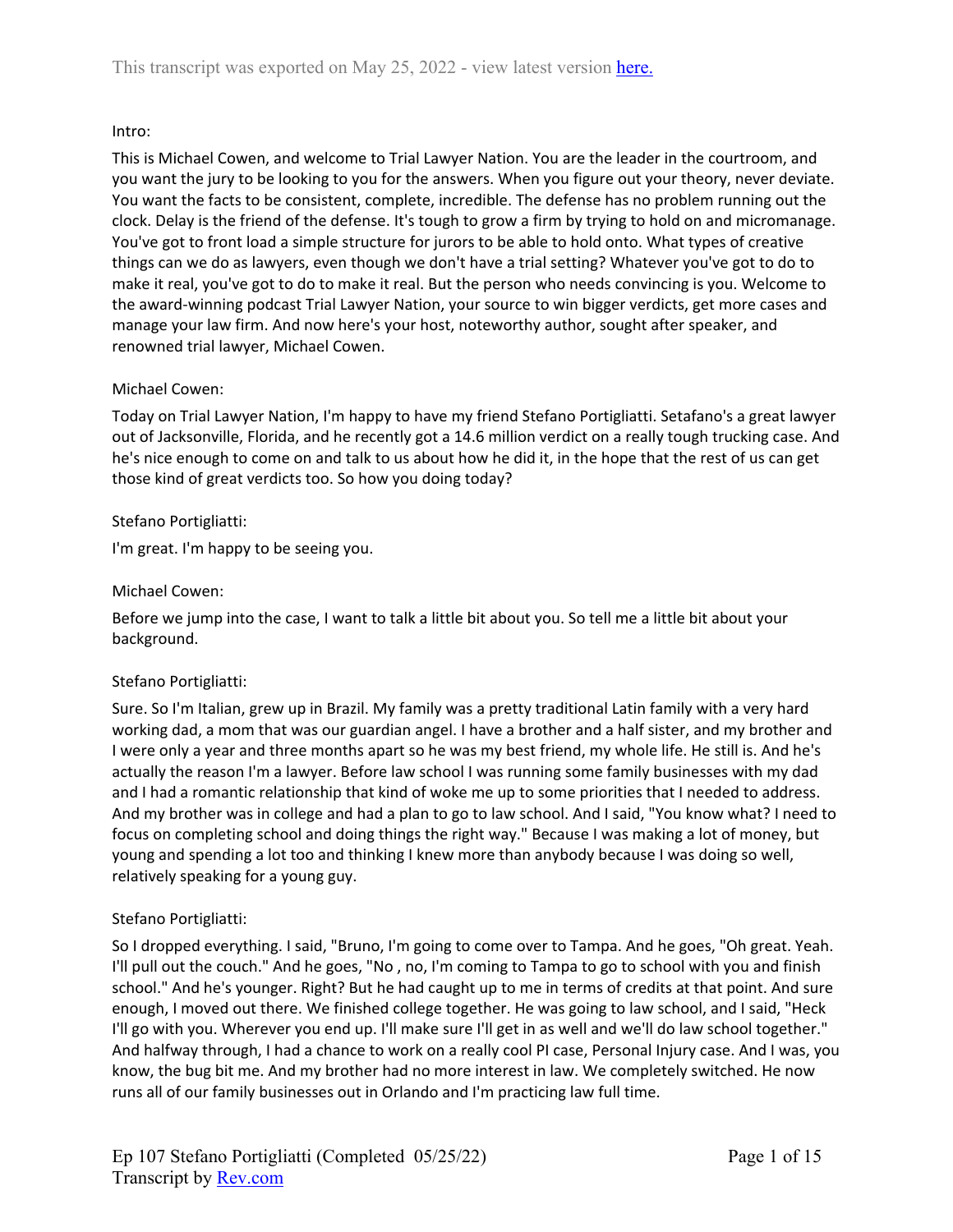## Michael Cowen:

That's awesome. Now just in talk, because I've known you for a long time, you've had some business experiences that have had application to your law practice.

## Stefano Portigliatti:

Yeah, yeah. So one of the businesses we have based out of Orlando is a human behavioral research group. So we have an university called Florida Christian University. Inside that university we have this lab group, whatever you call it, where we study human behavior, communications, motivation, personality, from different fields of study, from social studies all the way through neurosciences. And before law school, a big part of what I did was consult with businesses like IBM, L3, AT&T, Marriot, you know, big Fortune 500 corporations on how to build high performance teams, leadership, executive coaching. And we actually train a lot of professionals in the area of mental health and coaching psychology on how to use some of the tools that we've developed. And at it's very core, the primary tool that we have, which is a personality assessment tool, affects what we care about and how we communicate.

## Stefano Portigliatti:

So for example, if we're talking about sales, right, the same car has different values to different people. Some people may appreciate the flashiness and the status of it. Some people may appreciate the reliability of it. Some people may appreciate the power. Same car, different values. So it's very much the same in the case that we're trying. Same case, different values to different people. Some people are very concerned with the fact that a rule was broken. Some people would be very forgiving of someone breaking a rule if there's good reason for it. Some people can really feel, sympathize, with the social effects of injuries, of physical or mental limitations, and other people aren't as driven by that. They want to see numbers.

## Stefano Portigliatti:

So actually I often, during jury selection, I'm not leading voir dire. I'm sitting there taking notes of every little cue I can to get everybody's personality assessment figured out the best I can without putting them through an assessment. And then once I get into opening, I'm already speaking to different people based on first, the way that they like to hear things, and the subject matter that they care of. And we try to be mindful of that through trial.

## Michael Cowen:

So what are some things you do to try to figure out what motivates different kind of people? Your car example one worked for me because I bought a nice red convertible sports car recently and people come up like, "What kind of engine does it have? Does it have a V12? Does it have this?" And they ask me all these questions. Like, "I don't know, it's red and it's pretty. And the top goes down and it looks ... you can drive it around." I don't know the details. I mean ...

## Stefano Portigliatti:

That's a great example. My wife, for example, wanted to make sure we had a third row and I'm like, "For what?" "Well, in case someone comes to visit and we can fit everybody." I'm like, "Brittany, that's not going to happen. We have two strollers. We have car seats. We could have five rows. We're not going to be fitting people into our car." Anyways. Yeah.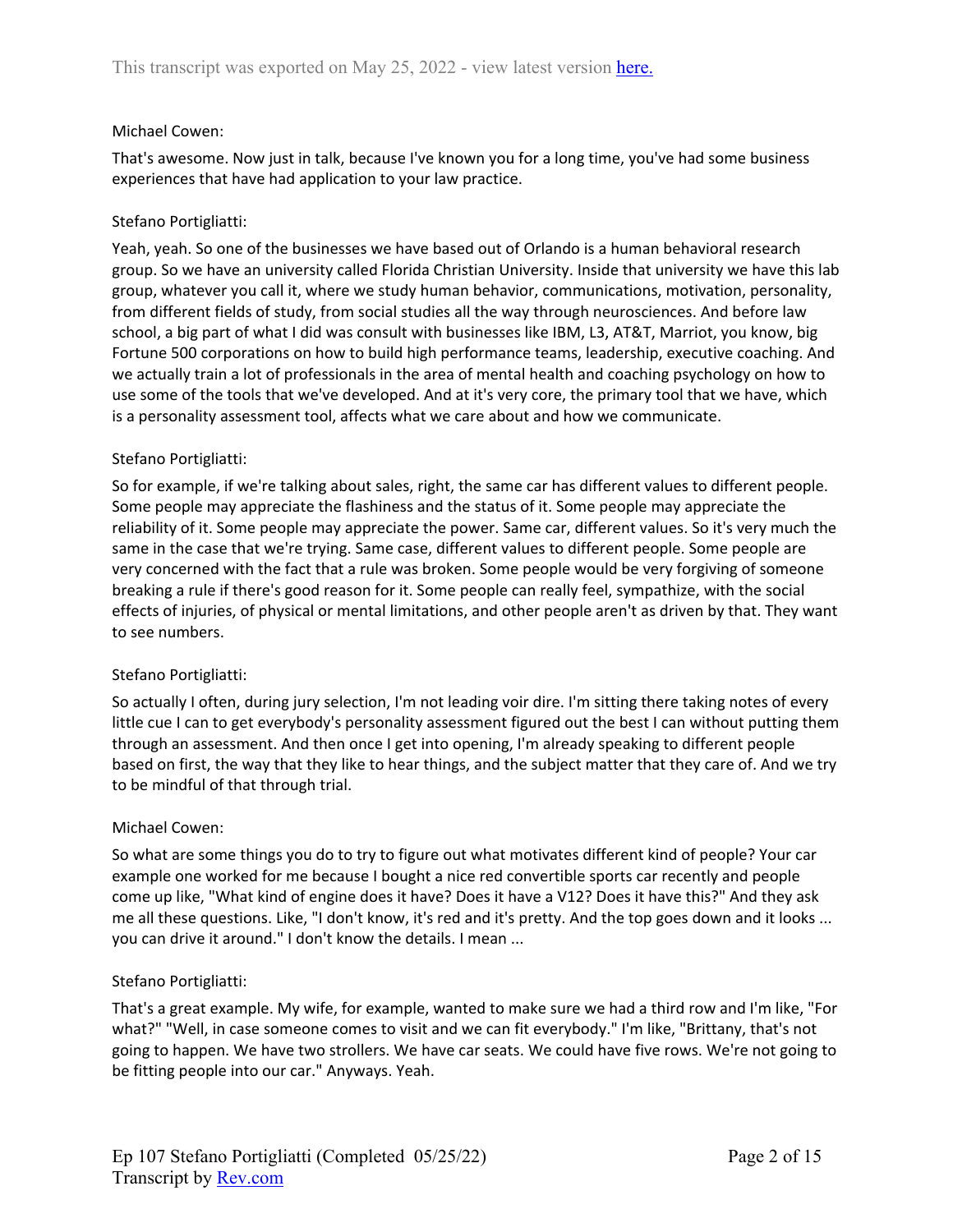## Stefano Portigliatti:

So very generally speaking, right? So there are two primary behavioral tendencies that separate us into four quadrants. The first one is assertiveness. So more assertive people tend to be more extroverted, more outwardly inclined. The way I define it very simply is they have a need to influence the environment according to what they think, feel and believe.

## Stefano Portigliatti:

So a very quick example is my dad. My dad is the ultimate assertive person. We could be in my car, driving around my town, going to do something I need to do. I'm driving somewhere I'm very familiar with, he's never been to before. But the moment I get into a parking lot, I'm about to turn into a parking spot. He's going to be like, "Oh, that's not a very good spot. Why don't you park a little bit down there?" Right? Some people would know that it's not a good spot and recognize it, but have no need to express the disagreement with my selection of a parking spot. But some people know. They have the need to express that and influence the environment around them.

## Stefano Portigliatti:

On the other hand, you have people that look to the environment for cues as to what they should think, feel, and believe. They're mindful of what are the protocols, what are the rules? What are the expectations? And oftentimes you have people that won't even leave a position or start something unless they know that they're not going to violate, right, the norms in that environment. So that's first spectrum, right? From taking your cues from the environment and imposing your cues on the environment.

# Stefano Portigliatti:

And then the other continuum that interacts with this prior one is your responsiveness. What do you respond to? Let's put it simply. Are you more task, objective oriented, or are you more people or human oriented? So for example, you have people that come to a meeting and they've got paper and pen and what they need to get done, and they're ready for business. And then you have people that come in and they're prancing around and checking on everybody. And, "Oh, I forgot a paper or a pen. I didn't realize we had to take notes." It's like, what are you doing, what are you here for? They're here for the interaction, right?

## Stefano Portigliatti:

So that's a very simplistic way to put it. But if you put those two continuum, right on top of each other, one going left to right, the other one top to bottom, you now have four quadrants. And not everyone is just one of those quadrants, we're a combination, but I can confidently say about 70% of our behavior comes from two of those.

## Michael Cowen:

So how do you assess during jury selection where people fall in those quadrants?

## Stefano Portigliatti:

Yeah. So I'm looking for ... I'll give you an example from this case. I had this one potential juror. She was number five. So she was very high up on the list of potential jurors that are going to be sitting on the panel. She sued her sister because of an estate issue. And we typically ask, has anyone been involved in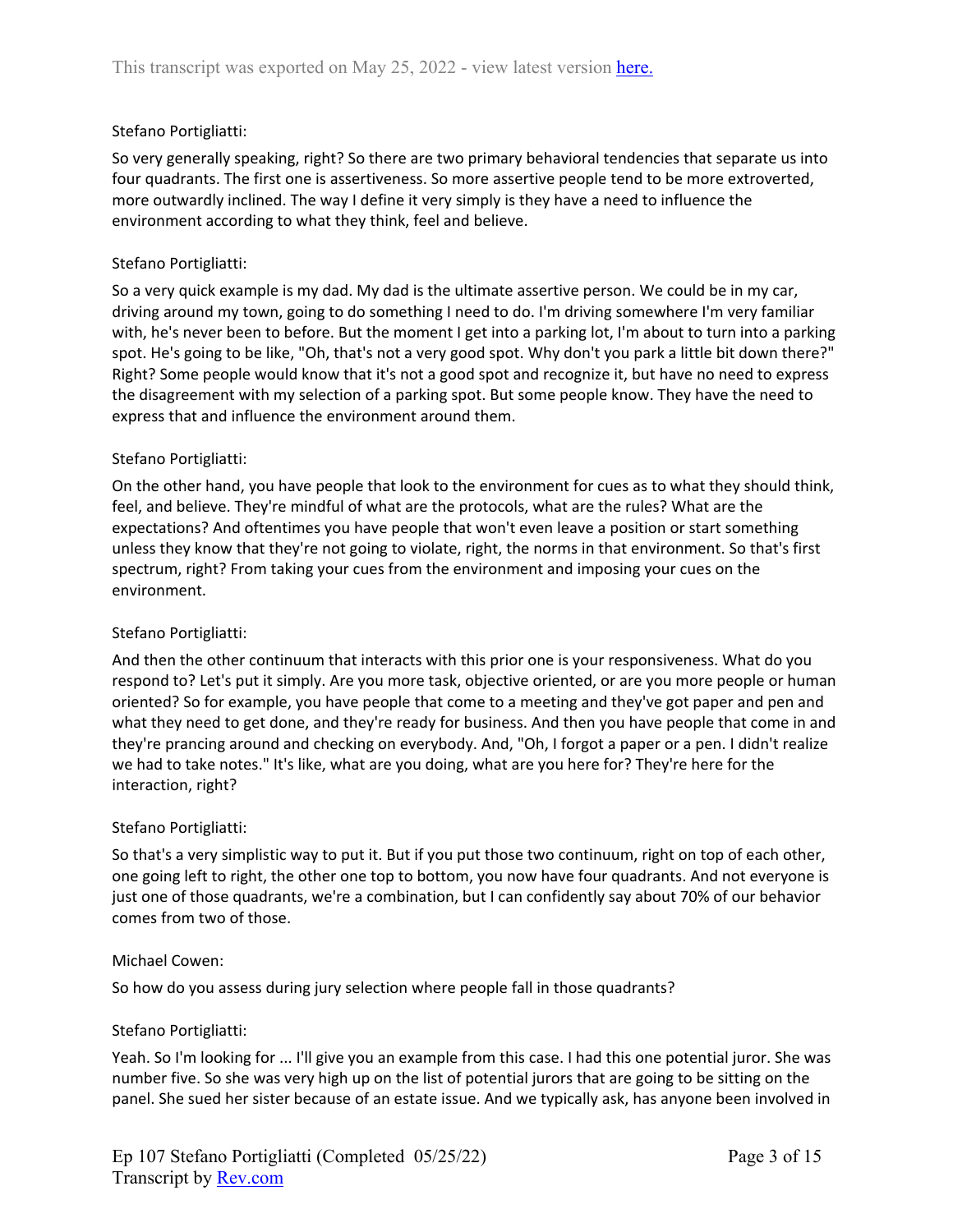litigation or anything like that? And so, "Yeah, I sued my sister." She had no qualms about it. She said, "Yeah, we always got along and everything worked, you know, was fine. But when I came down to it, I didn't agree with what she was doing. It was more of a principle thing. And we sued her and I won. Everything that I said was right, or wanted, you know, the judge agreed." So clearly not someone that's as concerned with the human aspect of a case and that they're going to be with what's right or wrong and all the consequences. We don't care, you know, as long as we get the right and wrong.

## Stefano Portigliatti:

So there are cues like that that you look for. So even the way that people interact, some people are more assertive and they get up and they grab the mic. And the way that they carry themselves is a little bit more outwardly. And others are not as outward. Right? They, "What was the question again?" Or, "What can I, what would you like me to say?" Type thing. They're looking for you to tell them what to do. That's more of a non assertive person.

## Stefano Portigliatti:

And then whether they're more task oriented or people oriented. I could just give that example. That's actually, to me, the easier part of it. We ask them what are they into? What do they like to do? Their work oftentimes will tell us what they're into. We ask people, what do you value at work? Because this case involved wage loss, a client no longer being able to operate a semi. So some people love meeting people from all over the world. Others like that there's no limit to how much I can make.

## Michael Cowen:

So how do you use ... Okay, so you're in jury selection, you're trying to size up the potential jurors on these two axis, the objective versus people oriented. And then are they putting their will on the world versus their looking to the world for cues on how to think. How do you use that?

## Stefano Portigliatti:

Right. So one of the big lessons we teach in that arena of what I do is, communication is not what you say. It's what people understand. Number one. So number two, you need to communicate in the way that they understand, not that you like to. Right? So communication isn't just a matter of means, it is also a matter of substance. If I have a juror that's clearly sort of a people oriented assertive, that's typically what we call the extrovert. I'm not going to waste time trying to persuade them of some technical rule violation.

## Stefano Portigliatti:

So in this case, it had rained. Everyone agreed that your speed should be reduced operating a semi on 392.14 hazardous conditions. And it wasn't the main factor that caused the crash. In my opinion, it was inattention. So I wasn't going to push it too hard. But for the people that I had on there that were rule followers, they cared about exactly what the rules were.

## Stefano Portigliatti:

I wasn't going to give them that tool, or that argument to make, in deliberation. But to the individual that is not as much of a rule follower, what I'm going to talk to them about is the fact that my client didn't put out the warning triangles through the rear of a semi, all 200 feet. Because can you imagine this guy out there in the middle of 95, raining, he's gone a hundred feet, another 120, and now 140. I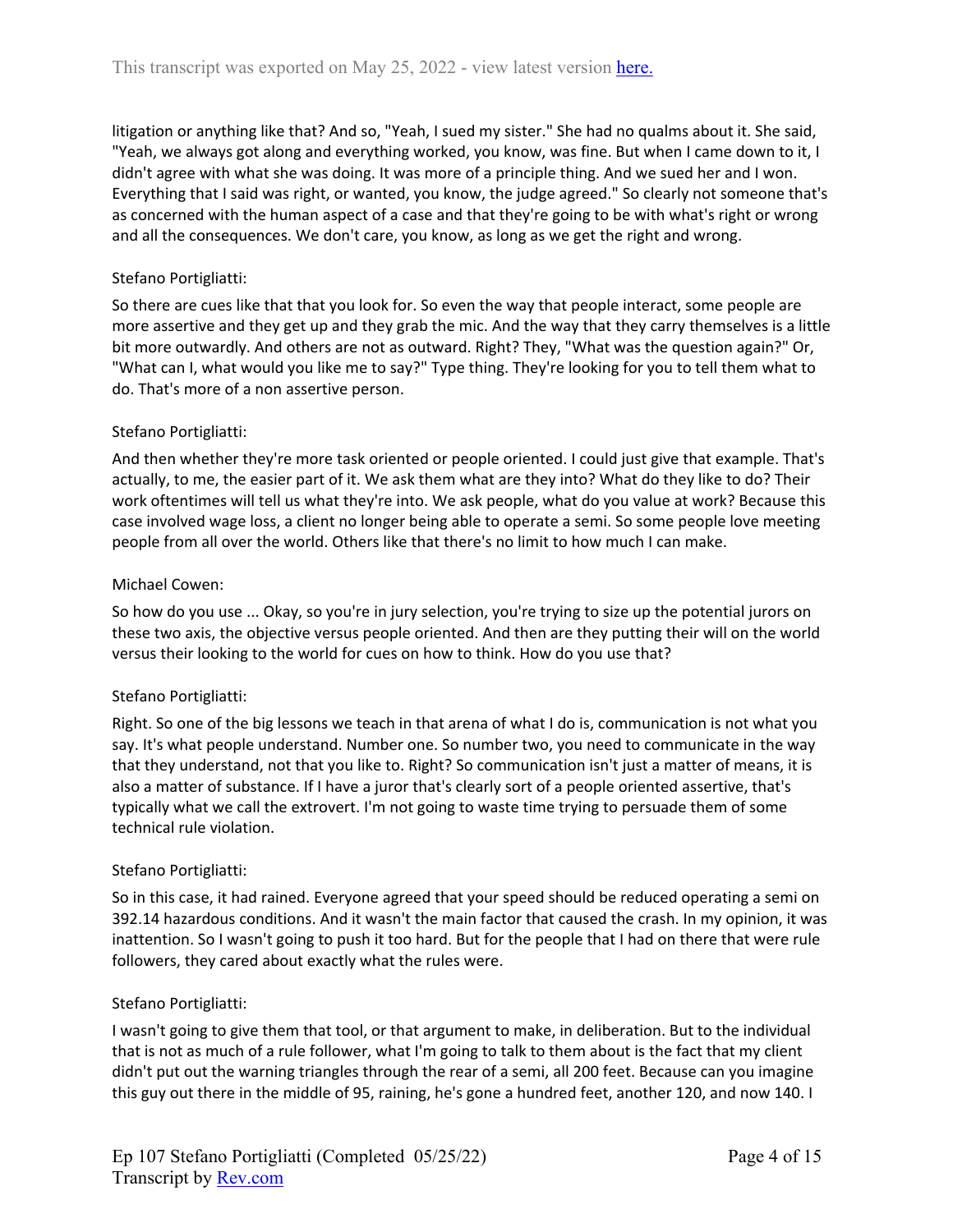mean, at some point you need to be careful. You've got to get out out of the road, right? And that person is going to be more understanding of my client's decision not to go the whole 200 feet, 160 is enough and I'm going to get back into the safety of my tractor. So you also have to know in your case, what jives better with each personality style, right?

# Stefano Portigliatti:

So when we're talking about radiology and whether this was a herniation or a bulge, it wasn't much of an issue in this case, but that's someone that I want to present that to the person that's more technical, typically someone that's objective, on the task focused and non assertive, right? They're going to take in, they're going to care about the little details. They're not just focused on the bottom line. Because what happens is they take that, they value that. They can also communicate that better than someone else would. So my plan or strategy is that then in jury deliberations, they come with their strong points, and there's strong ways to argue what they care about, armed with what is helpful to me. Did that make sense?

## Michael Cowen:

It makes perfect sense. And so there's something you told me when you and I were talking to prepare, and it was such a brilliant quote. I want to ask you about it. One of the things, and again, this is your quote. I'm just, it was brilliant enough that I want to repeat it and ask about it. It's, talk to the juror, not the jury.

## Stefano Portigliatti:

Oh yeah, yeah. We could address this at many levels. If I'm being very Frank with you, I think I've experienced fear of a jury. Actually, I think. I know I have experienced fear, but I think of a jury, and what do I mean by that? It's a group of, and I'm over here by myself. It's a group of them and they have group think and they have all these things together that I fear. And so I believe that we oftentimes forget that before they get back to deliberate as a jury, they're individuals that can't even talk about the case. They're single humans, just like my client is, just like, I am, with their own experiences, their own, everything we talk about in voir dire. And if we're not mindful of that, we talk, we communicate with them in a way that misses that total ground of humanity, right in front of you in each one of those seats. Because we just address them as a whole, before they are, oh, before they've gotten to know who they're even working with.

## Stefano Portigliatti:

If you take the personality profiles that I like to assess for each one of them, or just their own life story. You could know nothing, absolutely zero about personalities. But if, you know, for example, that someone was an engineer or that someone like I had in my case was a truck driver. Well, heck, use that, right? Look at him and talk directly to him when you're talking about something that you think that he can convey and bring home when they're in deliberations.

## Stefano Portigliatti:

We had, in this case, my accident with construction was he has an engineering degree, bachelor's, and then he went and got a master's in traffic engineering. He's written papers on air brakes, and you name it, he's published. Extremely, extremely well qualified. The defense expert reconstructionist was a police officer, did traffic investigations. Never completed college. Attended business school, but didn't finish.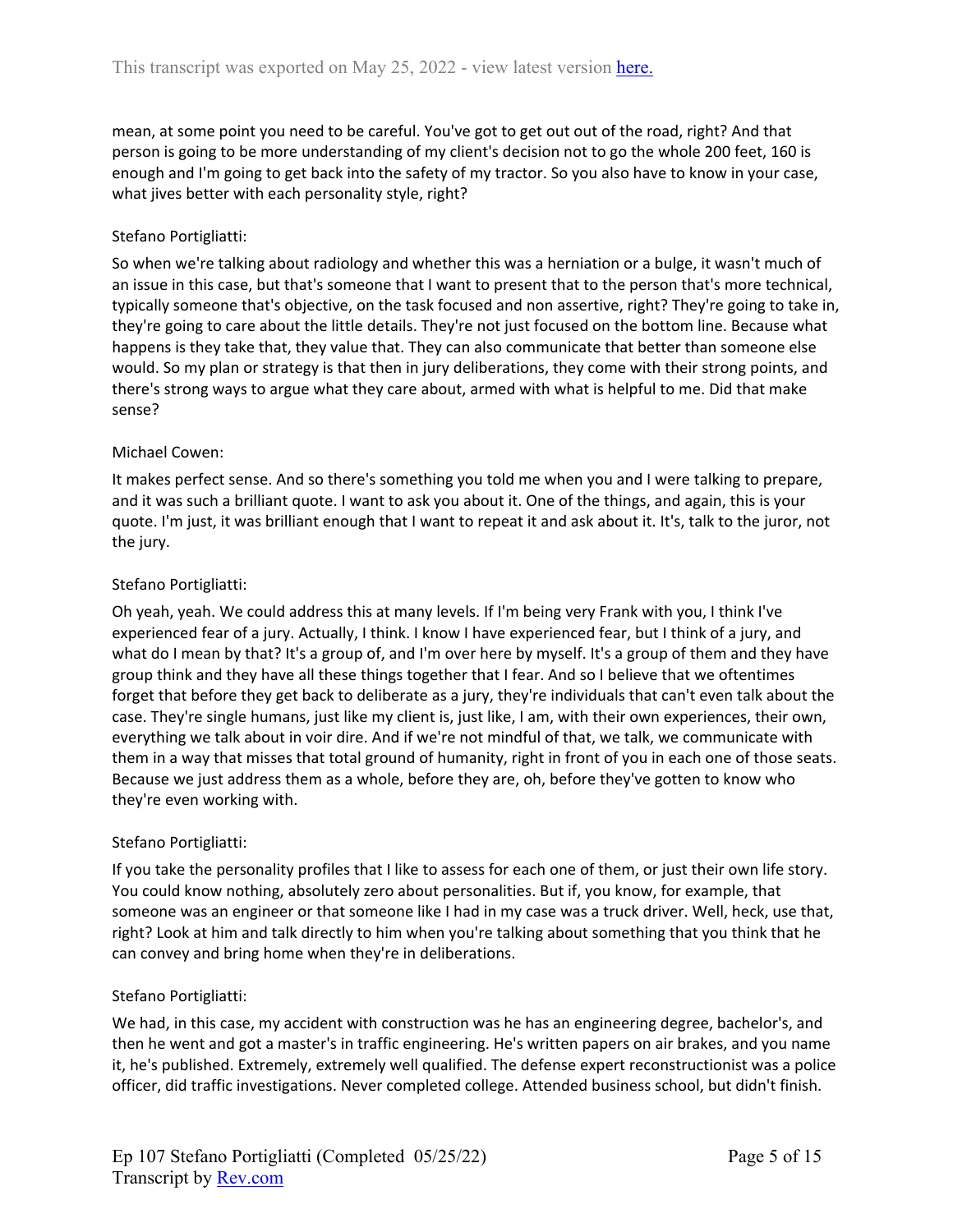# Stefano Portigliatti:

And I normally have no problems with that. No qualms with it. But if that's an advantage that I have in the case, I'm going to maximize it. So I highlighted that, right? So this expert relied heavily on his ACTAR certification. So in the direct examination, my expert asked him, "Now, did you ever get some certifications and other, you know, other than just being a professional engineer licensed by however many states?" "Oh yeah. Yeah." "And tell me about that." "Well, I got this certification, this certification, I'm a brake inspector." What about ACTAR? A-C-T-A-R?" "Oh, yeah. I've done that one. Yeah." "Well, what'd you have to do?" "Oh, it's like a weekend test I think I did." "And did you keep it up?" "Yeah. You know, just doing what I need to do for an engineer. I'm more than, I get more than enough credits, to keep that up. But I don't even put that on my resume."

# Stefano Portigliatti:

So, that's all the defense reconstructionist really relied on in terms of his objective qualification to be an engineer or to be a reconstructionist at trial. But anyways, I see that to say this, he then gives his opinion. They're very broad. He doesn't go through any of the detailed analysis that my engineer went through, and we made sure he did it live, with a pen and paper in front of the jury. And then in closing, I turned to the youngest juror we had, which is a 21, 22-year-old guy that just moved over here from Colorado, who'd just graduated from engineering school. And after going through some of those things, I said, "You have more, Mr. Police, you have more engineering experience than he does." And they all laughed and they appreciated it. And he was nodding along with me as I'm going over the analysis, you know? So it's those those personal connections that you establish with them that draws them in. On an issue, on sort of a relational level and hopefully overall with your case.

# Cowen Rodriguez Peacock promo:

Each year, the law firm of Cowen Rodriguez Peacock pays millions of dollars in co-counsel fees to attorneys nationwide on trucking and commercial vehicle cases. If you have an injury case involving death or catastrophic injuries, and would like to partner with our firm, please contact us by calling (210) 941-1301, to discuss the case in detail and see where we can add value in a partnership. And now back to the show.

# Michael Cowen:

That's great. I've been doing this for a long time. I never really thought that much about talking to each person individually. I mean, I try to make eye contact and talk to people, but the level of thought you put into it is really impressive.

# Stefano Portigliatti:

I'll give you one more little example that, and I don't know, maybe it's not appropriate or right to do this, but we'll find out. I think ultimately every single juror was Christian and at least four of the ultimate six were very much devout Christians. Okay? And my client was Catholic. So Christian, but you know, Catholic. And one of the things I had learned from him is that now he goes to church more often because he thought he almost died. Or, he has this thing that he, God saved him. Because he was standing outside by the tractor trailer moments before the crash happened. And he, you know, "Let me go inside. I'm not feeling right right now, let go inside my tractor." And sure enough, moments later, he got hit and the tractor trailer jackknifed, was pushed over a hundred yards. So, a hundred feet. So he would've been, you know, who knows?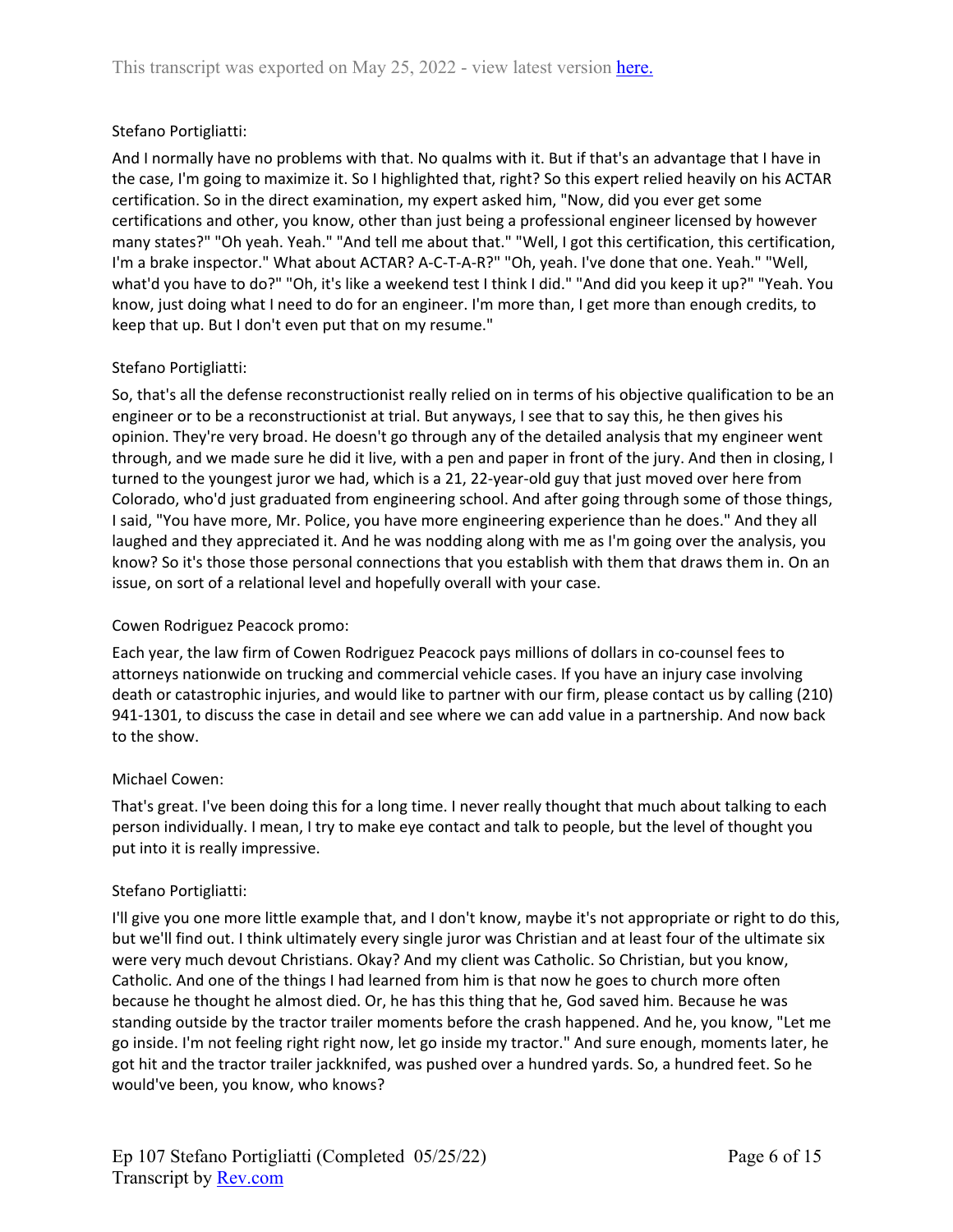# Stefano Portigliatti:

So one of the things we talked about is how the crash brought him closer to God. And we went over why. And you could see them appreciating that. Another thing we talked about is how we saw God's plan working out in his life. He was not married when his wife ... So my clients from Cuba, right? Him and his wife lived in Cuba with their kids. But it's a second marriage for both of them. He wasn't married when his wife was drawn out of a lottery system for her residency in the U.S. and she left Cuba.

## Stefano Portigliatti:

And you live the rest of your life, hoping that maybe one day you can join her. The very next year he gets drawn. Out of however many thousands or hundreds of thousands of people, he gets strong. So we weaved sort of, God's plan and trusting and how that played out. So one of the issues we had in the case is that, what was wrong with my client's trailer that broke him down and caused him to come to a halt in the middle of 95. Not even be able to move it off the road.

## Michael Cowen:

Yeah, no, let's give, when you can give a little details about what happened in the crash.

## Stefano Portigliatti:

So yeah, we're putting the cart ahead of the horse here. There were some tow truck drivers at the scene. I called all of them. We spoke with all of them. None of them remembered anything, because they're doing three, four of these a day. And when we got to them, it was later, I came into the case a little bit later and they didn't, they knew nothing. So we're about to close our case, finish our case. I just finished with my client who was my last witness, and my co-counsel comes over and says, "Hey, there's a tow truck driver outside, said he's here to testify for the defense." I'm like, "What? They don't know anything. Well, let me go talk to him." So I go outside and this guy has this whole plan to sink my case, and I'm talking to him and I'm realizing he's met with the defensive branch.

# Stefano Portigliatti:

They've shown him documents. He's got this whole thing. "There's nothing wrong with the trailer. I could get air through those brakes. No problem. I would've been paid more money if I had to pin the brakes. And obviously I didn't have to, it's not on the receipt, blah, blah, blah, blah, blah." I'm like, oh my God, what do I do? So I walked back in and I said, "Your honor, we called a tow truck driver that's outside, and the defense loses it. They're like, "What do you mean? That's our witness." And said, "Look, my case is still open. There's a witness sitting outside. I get to call my witnesses." And I called the tow truck driver, in an effort to mitigate what he was about to do. And it worked, it worked. But he still gave, you know, when I'm talking to him it was one thing. When the defense lawyer got to got up and started asking him questions, he could tell you where the sun was and the barometric pressure at every inch of elevation on the roadway.

## Stefano Portigliatti:

And anyways, here's why I'm saying that. We had eight jurors sitting, but only six get to go back. And the day before this happened, our first juror had a medical emergency and she could no longer be in the jury. So number seven now becomes number six. And who is he? That's Mr. Cummins, a truck driver, a truck driver here in town that wasn't going to sit and deliberate, but got to hear all of that evidence. And as I'm talking to this guy, I'm looking right at Mr. Cummins. And we can talk about it more a little bit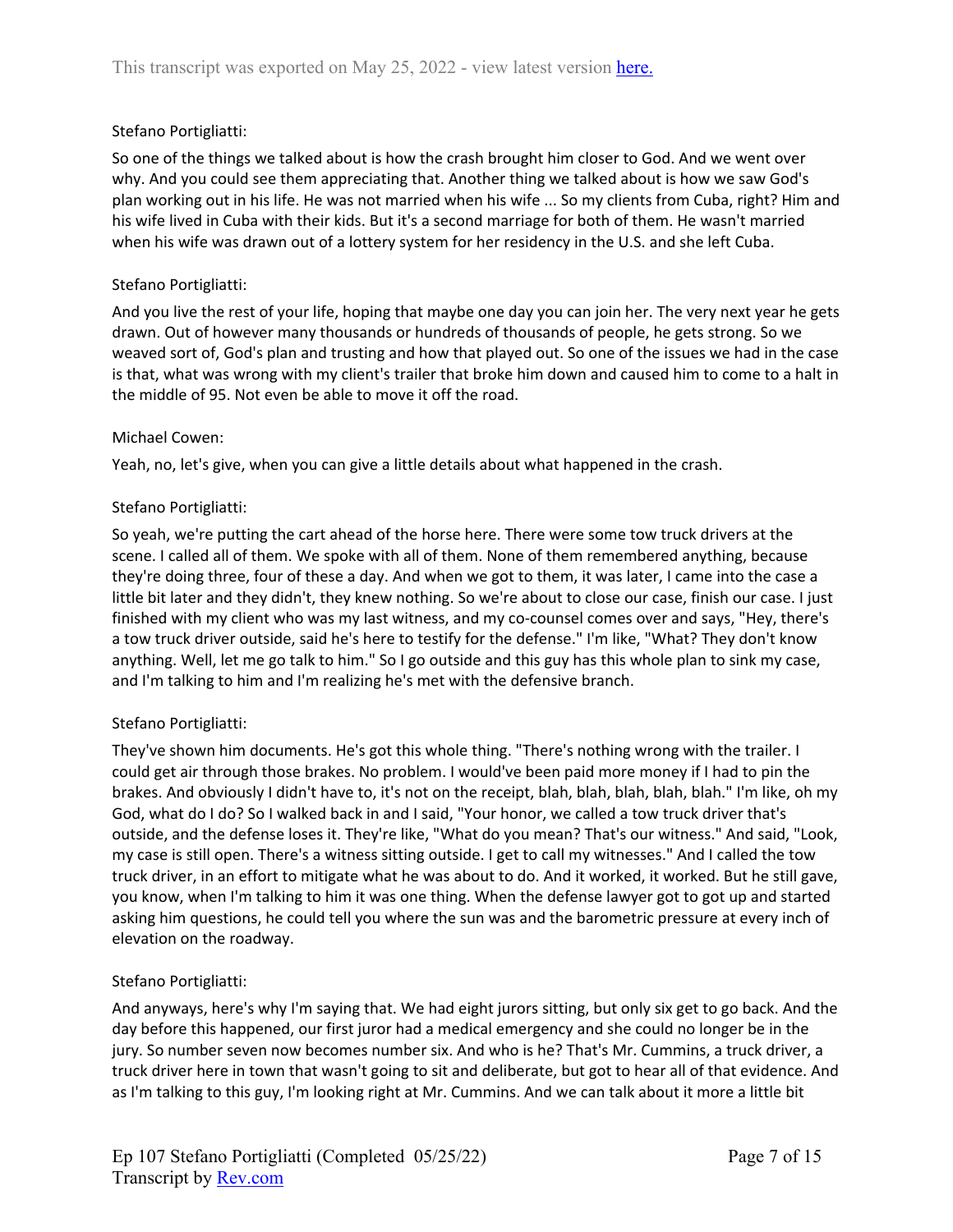later, but he was, I think, extremely helpful because of what we had to disprove, what that tow truck driver had to say.

#### Stefano Portigliatti:

But in closing, I turned to Mr. Cummins and I said, "Mr. Cummins things work in mysterious ways," and you could almost hear an amen. And I said, "But I'm so darn glad you're sitting in this jury because we're going to need your common sense here." And he looked right at me. He gave me a big old smile and shook his head like, "Don't worry. I got you." So establishing that rapport with him at the individual level comes from talking to the juror, not the jury.

#### Michael Cowen:

So let's get a little background. Tell me about your case.

#### Stefano Portigliatti:

Yes. So my client ... Let's talk about liability I guess, the story there. He picks up, he's from Miami. He picks up a container in chassis at the Port of Miami in the morning. He drives up through the state, gets to Jacksonville, experiences an air loss in his trailer, the chassis, that's pretty immediate. And with that all eight wheels on the chassis, that's loaded, lock up. And he's in the travel lane of 95, just as an on ramp opens up to his right. But because there's vehicles on that on ramp, he couldn't get off the roadway. Eventually they come up a little hill and he gets stuck. He can't move it anymore. So he stopped there for a long time. If you go by some GPS data that's not 100% reliable, it's 22 minutes. If you go by when the first person called 911 as a result of the crash, it's about 25 minutes.

## Stefano Portigliatti:

My client, after experiencing the brake loss and coming to a halt, gets out, puts out five triangles, but he doesn't do 10 feet, 100 feet, 200 feet like the rules say. He just goes from the truck to the next white line, to the next white line, to the next white line, to the next white line. And that's how we were able to say 160 feet because there's 40 feet between the beginning on of one and the beginning of the next. So he calls this company, tells him what happened. Meanwhile, it's raining. So he goes back in the cab and that's when the crash happened.

## Stefano Portigliatti:

Fortunately, there was this lady, Ms. Davenport, that was riding alongside the defendant's semi. And she comes over this little hill, sees my client stopped up ahead. And she's going to proceed because she's in the next lane over. But she notices that the defendant semi isn't slowing down. So she's looking up and she sees that he's looking down in the cab. So she now starts to slow down a little bit. He keeps going, never brakes, never does anything until the last minute he swerves, but clips the right rear of my client's chassis and container, drags him, you know, jackknifes his vehicle, drags him up some ways and then leaves him across the road. Poor Ms. Davenport crashes into the wheels on my client's semi after it's been jacked knifed.

## Stefano Portigliatti:

So all along, we knew her story and the defense didn't. So we kind of let it play out. And then after their experts had given opinions and everything, we take her deposition and she says, "He was looking down,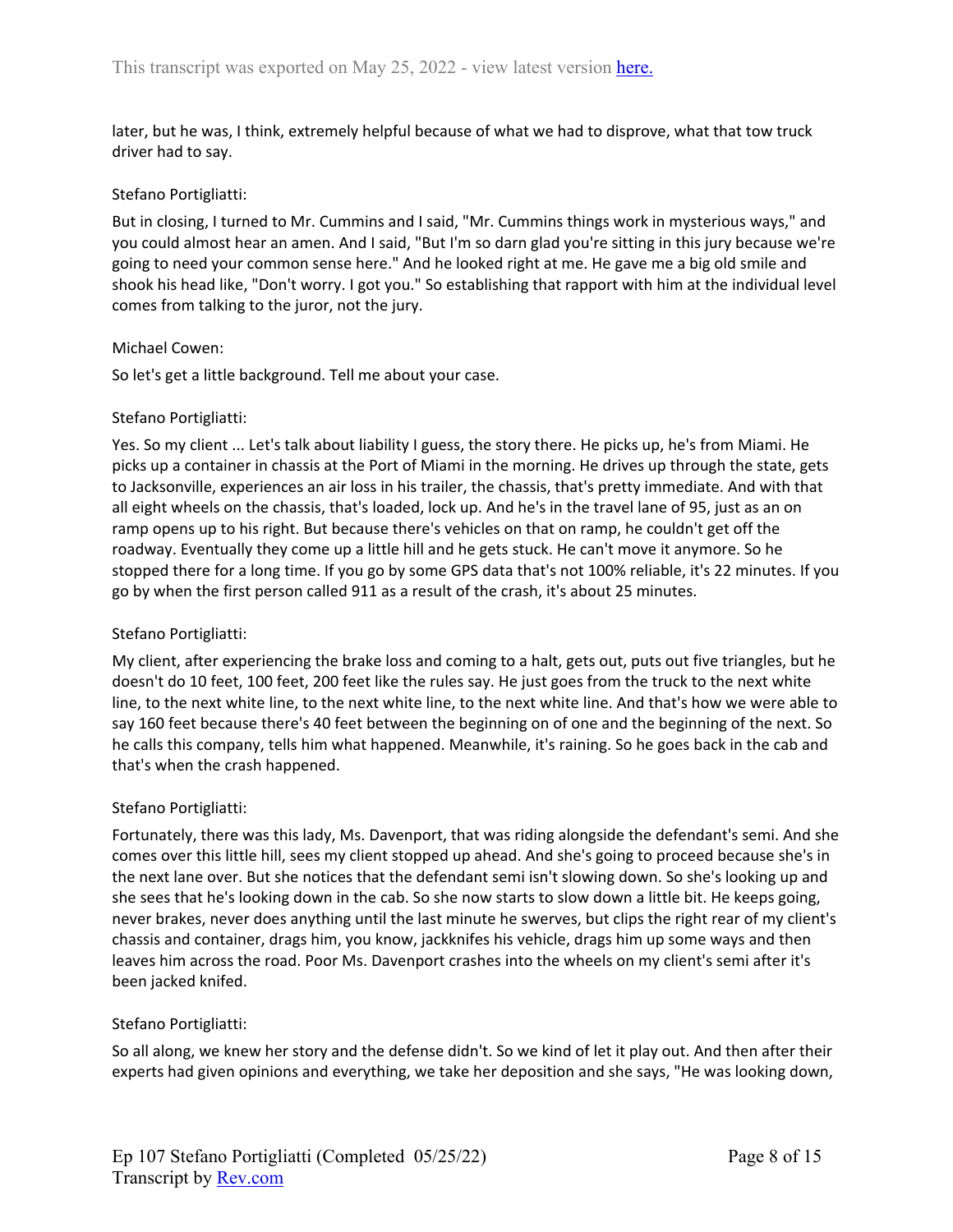and I'm like, man, you're going to hit, you going to run into the, oh my goodness." And she says, and she's a minister on the weekends. And she says, "So I started braking and praying, braking and praying."

## Stefano Portigliatti:

And that was one of the lines that came through and we used at trial. But my client, he spoke barely, you know, in English. He was sitting in the sleeper birth at the time of the crash, so he gets launched into the front of the tractor and busts his head open, a big old laceration from his eyebrow up his head, and suffers a really significant neck injury, and his ligaments and muscles and everything was strained up. They couldn't even figure out what to do because his neck was so hurt. Now, no herniations or anything like that at the hospital. But they noticed a retrolisthesis, right? When one level is slipped over the next one.

## Stefano Portigliatti:

They had him there for three days just watching the neck. He had some dizziness right there in the end. And they, initially gets worked up like a neck case, because he ends up having neck surgery. But the dizziness doesn't go away. And then he gets better from the neck surgery, starts driving for Uber, and everyone around him noticed that his mental health suffered tremendously from being an Uber driver in Miami. And that was because he was stressing some of the neurological aspects of vision and perception and navigation that had been affected by a brain injury that no one knew about then.

## Stefano Portigliatti:

So we get involved in the case, we get into the right providers and all that and sure enough, two DTIs confirmed that he had a brain injury and he starts getting all the treatment he needed. And every doctor has been pretty consistent on pretty severe neck injury requiring the neck surgery. And then what we call a mild TBI that affects his balance and his ability to shift his vision around. So it's in a nutshell, the case, obviously, there's the human story behind all of that we can spend a lot of time talking about.

## Michael Cowen:

Yeah. So you've got some issues that you had to overcome in this case. So let's just start with liability. I mean, your car was blocking the lane of traffic on the roadway. He should have inspected the vehicle. How much fault did they put on your client?

Stefano Portigliatti:

Zero.

Michael Cowen: How did you do that?

## Stefano Portigliatti:

So first of all, it started a long time ago with consulting experts, understanding exactly. I mean, I had never had a chassis air loss case before, so I called an expert on commercial motor vehicle maintenance and had them explain to me exactly what that looks like, what that sounds like and what that feels like and all that. And then we did five sets of focus groups on liability alone. And I'll tell you the very first one put 70% fault on my client. And every time we'd learn something, we have questions we didn't have an answer for. And we go and do the work and find out and talk to the right people or get, speak to the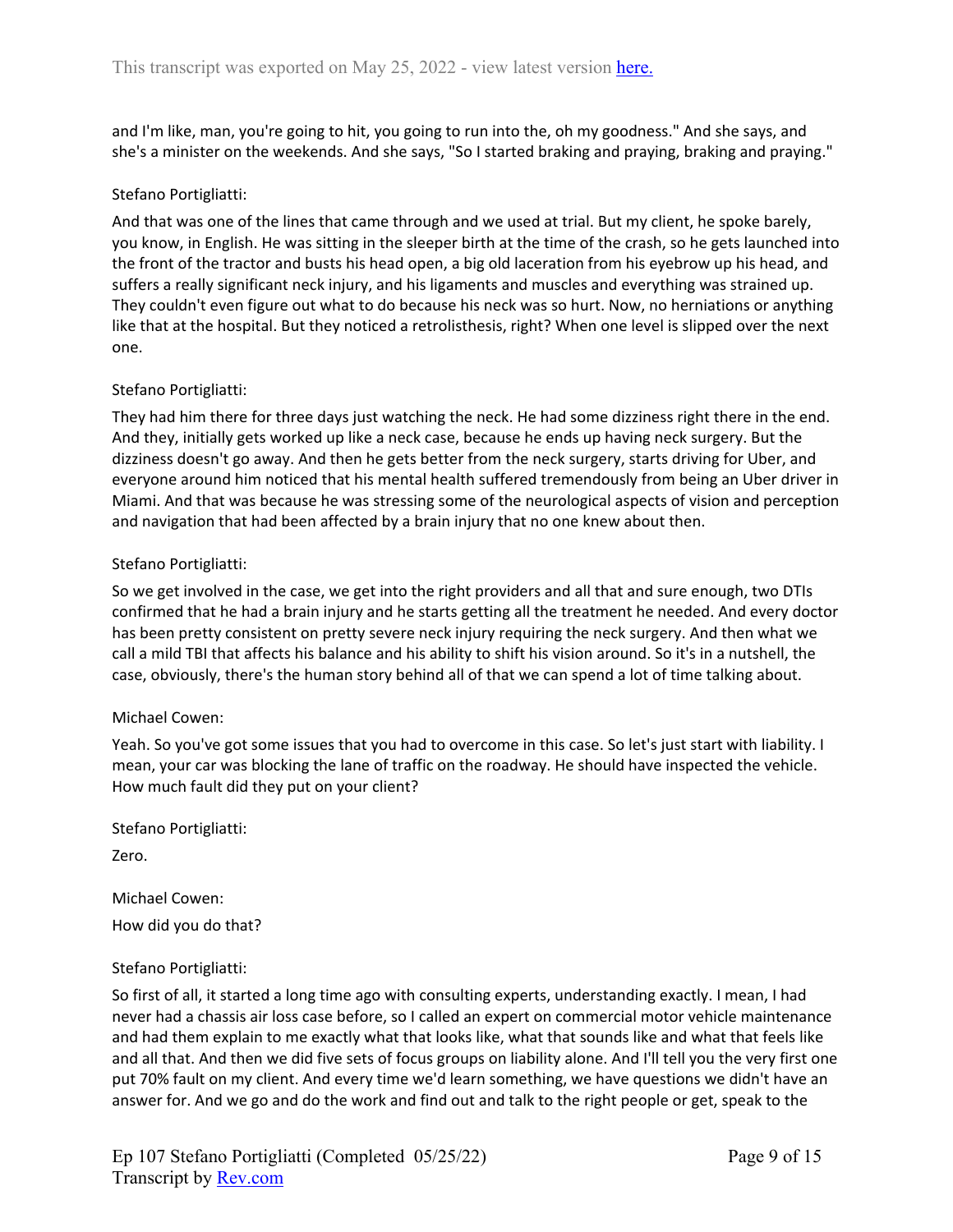experts and develop the analysis necessary to address concerns that they had.n And the last one I had done before trial put 20% fault to my client.

## Stefano Portigliatti:

But at the end of the day, I could tell that the reason they were putting fault on my client was just because some of the things that happened, they just didn't like, right. So for example, my client never called 911. He never called the tow truck, never called road service. He didn't put the triangles as far back out as he should have. He didn't get the truck off the roadway. And they understood why he didn't. At first, one, there was traffic to his right. But when they heard that he had been stopped for over 20 minutes, they had a hard time believing he couldn't then move it off the road at some point during those 20 some minutes.

## Stefano Portigliatti:

So we went and did the homework. I mean, I went and spoke with Seaboard Marine, the owner of the chassis and the container. And we got the exact weight on everything and got the experts to calculate, go back out there, 3D the scene, get the right elevation so that we can explain why once you're now going uphill, you're not going to have ... What does that do to the center of gravity? It puts us on the wheels that are locked and now the truck on wet pavement is just, isn't going to pull.

## Stefano Portigliatti:

So it really came down, moving the truck off the roadway came down to a 1700 pound deficiency in power. So that's very minimal compared to a 55,000 pound truck. But that's what the evidence was. As minimal as that was, that impossibility was minimal, but it was impossible. And at the end of the day, right, even though they had all these questions and concerns, he didn't call the police and he doesn't speak English and this and that and the other, they all understood that those things didn't directly cause the crash. And here's why, because we were able to get the traffic study from the DOT, the Florida DOT that showed that just recently, data collected showed that on that same lane that my client was driving, 31 vehicles would travel per minute, 10% of which are commercial vehicles.

## Stefano Portigliatti:

So if you do the math at 25 minutes, that's 700 vehicles or 70 semis that came up right behind him and didn't run into him. So in Florida, the jury instructions on negligence or, or legal cause, right? It says negligence is a legal cause of damages if it directly, continuously and in natural progression causes, right, the harm and issue. That was our main argument. It was, look, we're not shying away from the fact that Mr. Valli didn't put the triangles out all 200 feet. He'll admit it. In fact, they didn't catch him on the lie to prove that it wasn't. He right off the bet he just, all he said, "I only put it out up to that fourth line, whatever that is." And we know that that's 160 feet, we're not hiding from it. But the question is, was that the legal cause? If him not putting the triangles out far enough was the legal cause, if him not moving the truck off the roadway was the legal cause, that very next car would've hit him.

## Stefano Portigliatti:

Or the fifth or hundredth. Heck, the 200th would've hit him. That would be a natural, direct, continuous sequence of events. But how did they all miss him? Because that wasn't the problem. What's the legal cause? It no longer was the triangles or not moving it or whatever happened at the Port of Miami at 10:00 AM that morning, it was someone not paying attention. So at that point we can take away, we can forget that this was a semi or why it was stopped. It could have been stopped traffic. It could have been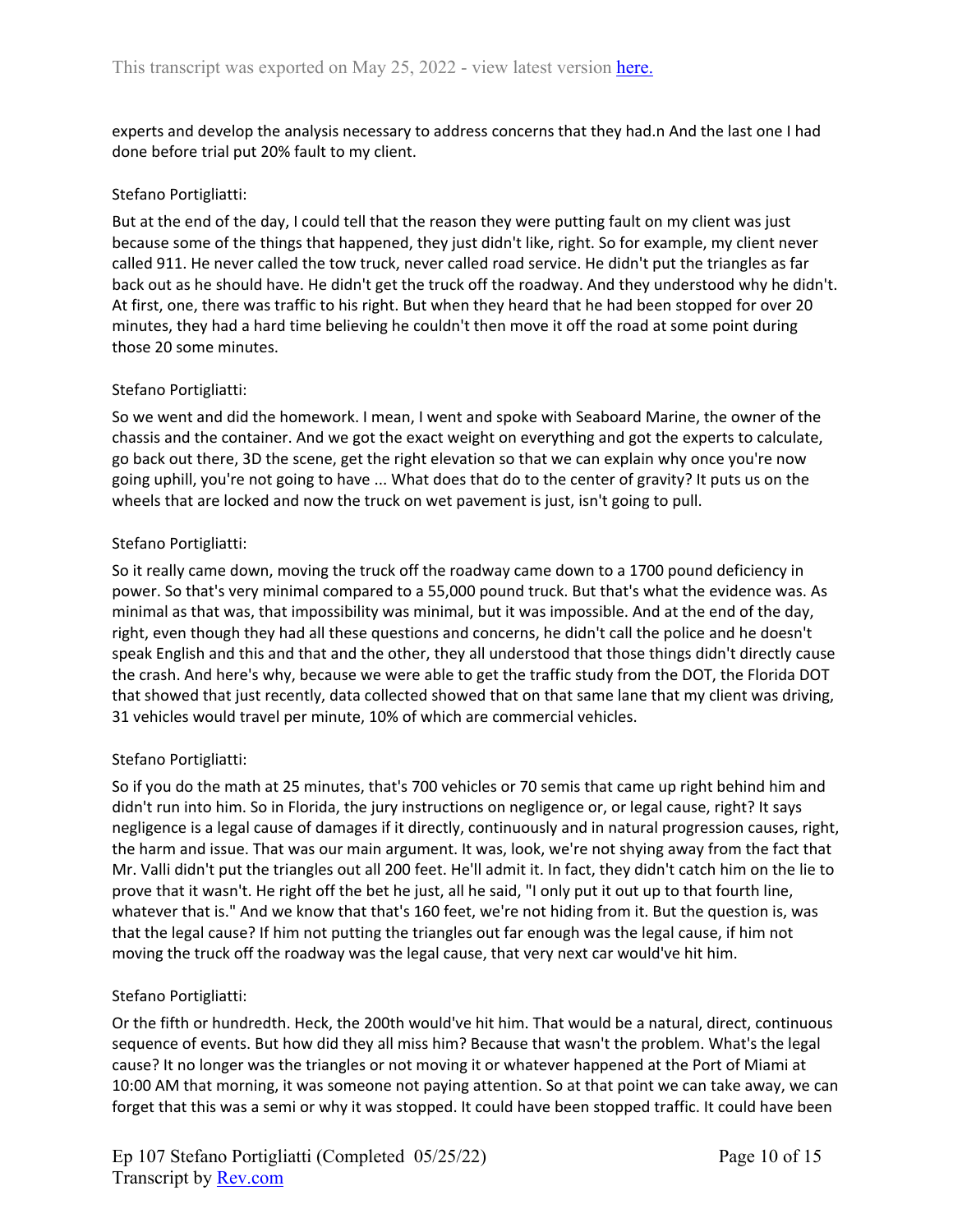a brand new vehicle with an electrical problem. It could have been a young college student that ran out of gas. No one else hit him because they were doing what a reasonably prudent driver would've done, paying attention, adjusting speed, adjusting space, and avoiding. The only reason this person couldn't is because they weren't doing the first of them, which was paying attention. And it stuck. It worked.

## Michael Cowen:

And how did you handle a traumatic brain injury when it was over a year before there was any diagnosis of a traumatic brain injury?

## Stefano Portigliatti:

Oh man. So fortunately we had severe trauma to the head, right. But my client always said, "No, I didn't lose consciousness." Some of the things he said didn't even make sense. Like for example, he says that when he got out of the truck, the cop was there, but, "I didn't lose consciousness." Okay. It's all right. I think the helpful fact that was well documented was his issue with imbalance. At the hospital, less than 24 hours after he was admitted, he's complaining of dizziness, dizziness, dizziness. And later on to his neurosurgeon that's doing his neck he's, you know, "The pain, the neck is better, but I'm feeling like I have vertigo now or something." And fortunately that was close enough in time to the crash that we could say, "Look, there was something going on."

## Stefano Portigliatti:

But how that really would've affected the rest of his life and his activities didn't really sort of reveal itself until he started driving for Uber and taxing his brain in the way that his brain just couldn't. And he tried because he is a family man and a proud guy, to work through it, but people were noting. He was having nightmares. He was irritable, he was stressed out. He started getting really depressed. He would drive and his palms with sweat. So it was just a matter of time until all of that boiled up to the point where, hey, let's look a little deeper. And instead of just looking at it with an MRI or a CT, let's do a more specialized MRI. And sure enough, that revealed the issue that they suspected. And that made sense.

## Stefano Portigliatti:

Again, going back to talking to the juror, not the juries, we had a juror that had vertigo. And you know, I think the defense did this on purpose. They were very intent of keeping on the jury, some jurors that had chronic degenerative, you know, non-traumatic issues that caused them pain and problems. Like one of them had a cervical fusion, the other one had imbalance. The other one had degenerative disc disease. I mean right out of our client's medical records, right? And I think that the strategy there is look, there's someone with the same problems you have, wanting a whole bunch of money. You're not getting a bunch of money for your problems. So why should he get some? But no one had all the same problems affecting their lives as much as it did my client's, in ways that no one would ever make up. You don't make your grandkids cry out of anger or distance, if you can avoid it. So the human story really added immense credibility to the medical story.

## Michael Cowen:

Who did you use to tell the human story?

Stefano Portigliatti: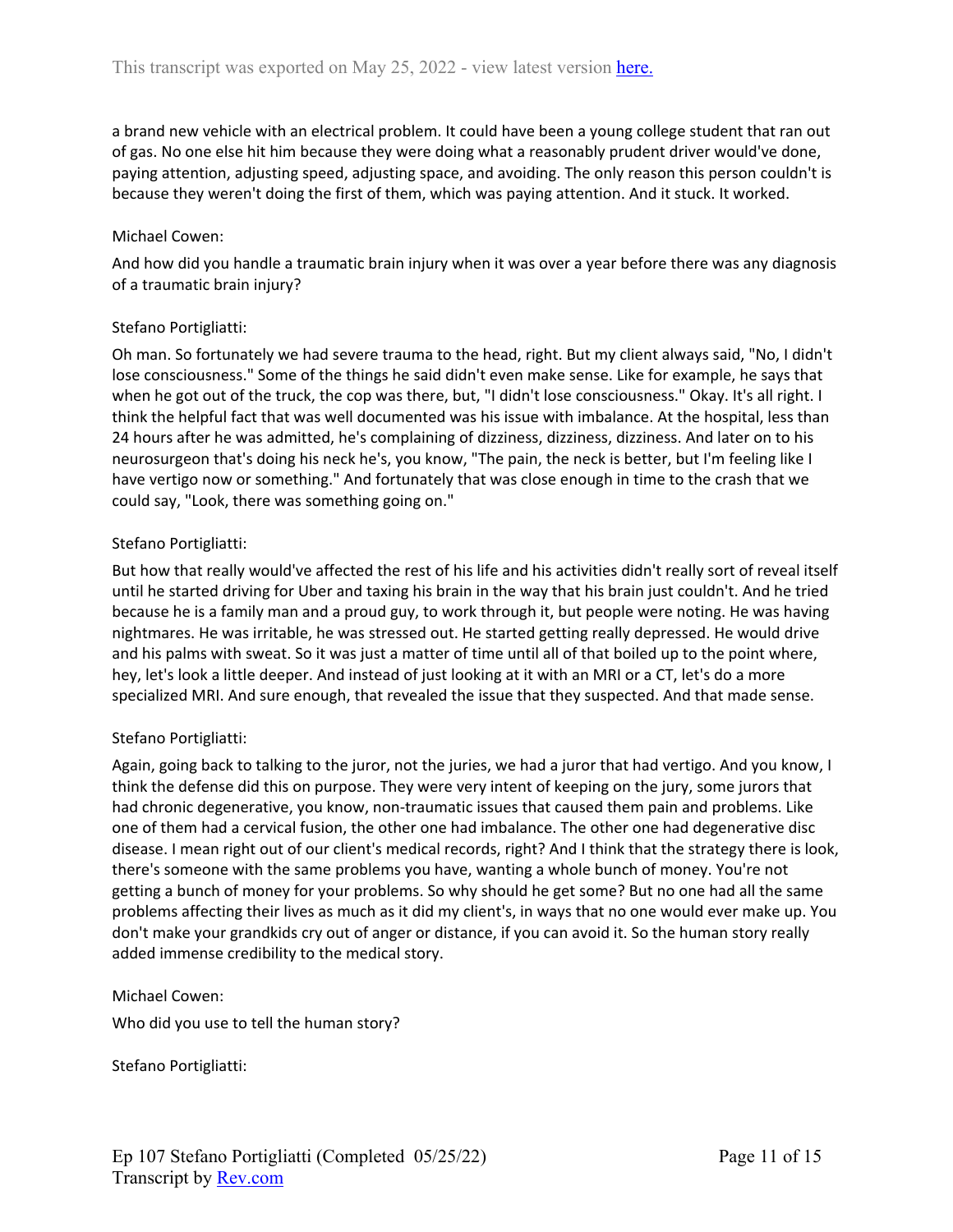We had a lot of before and after, we call before and after witnesses. I'm not sure if everyone calls them that, but lay witnesses, you know, human family. So we had his wife, we had his grandchild, his grandson, that's 11. We had his daughter, we had one of his best friends. We had three coworkers. One of the coworkers, unfortunately couldn't testify because of the time. And this is one of those things that I had noted to talk about, is voir dire ended up taking two full days. So we lost a day and a half between another day of voir dire and some argument in the morning and then openings and all that. So our entire order of proof was jacked up. We normally like to start with liability, then get into the damages. Nope. We started with a radiologist. When we went into a doc, another doctor, then we went into a neurologist.

## Stefano Portigliatti:

I mean, it was all over the place. So it took a lot of framing issues with each witness and a lot of trusting the jury that they could separate things and keep things in the right box and then bring it together later, because not only did it Jack up our order of proof, we had expected the case to last seven to nine days of trial. It went through 13 days of trial. So I will, maybe I'm wrong, but I think the defense really did everything they could to delay the trial, because, obviously the reason I don't know, but I could see how it distances the deliberations from when they heard my evidence. Makes them less and less pleased to be sitting there. And I don't know what other reasons they had, but ultimately, we had a lot of concerns with how things were progressing, the order and the time that it was taking.

## Stefano Portigliatti:

But we remained consistent. We had very specific purposes for every witness we called. We didn't harp on all of the same things over and over and over again with every witness. Each one of them had a distinct reason to be there. But yeah, the family was a big deal and they each had their own version or their own perspective of the harm and naturally gave us these just powerful, powerful bumper stickers or whatever, powerful phrases that helped us put it together.

# Stefano Portigliatti:

Like for example, one of the coworkers was the guy he used to work with that he introduced into trucking, who was a team driver with him. And one of the issues my client has now, he's not a confident driver. So I asked him, was Mr. Valli confident in his ability to drive back when you guys worked together? "Absolutely. And I was confident in his, I put my life in his hands, sleeping in that sleeper berth every night." Little things that just came out of the sincerity of a witness on the stand, that added up to see how ... For example, I think on cross examination, they asked my client's daughter, "Oh, if your dad has so much problems with imbalance, he showers by himself, doesn't he?" "Yeah, he does." "How does he do that?" "Well, he's got a chair in the shower," which I didn't even know about. I been to his house and that must have been folded up. I never saw it. She said, "He's got a chair in the shower."

## Michael Cowen:

That's the thing, don't ask the question if you don't know the answer, if you're on the other side of the witness. So you got, 4.6 million was economic damages, but you got 10 million for what's called human loss. How did you persuade the jurors to allow so much money for the human losses?

## Stefano Portigliatti:

Yeah. So I've started using more recently what's called the, what I call my damages pie chart, and it doesn't work in every case, but in a case like this with a lot of medical expenses in the past and in the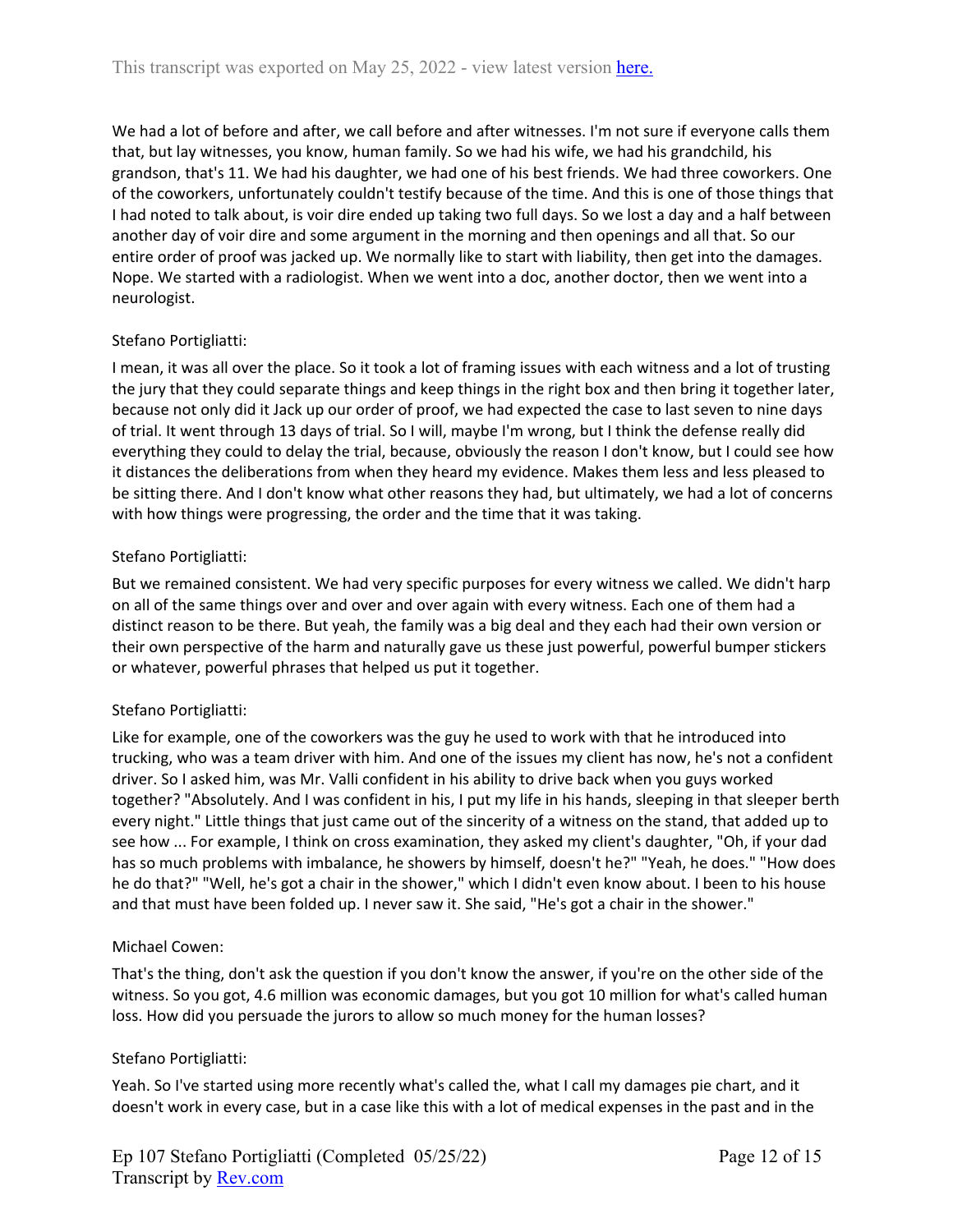future, it does work. So in Florida, we have several elements of non-economic damages: pain, suffering, mental anguish, inconvenience, physical limitation, loss of enjoyment of life, permanent scarring. We didn't ask for anything for the scarring. So what I did is I created this pie chart and I separated into six slices. And one of the slices was titled medical. And within that slice of the pie, I put the total amount of past and future medical expenses.

## Stefano Portigliatti:

And I said, "I think we can all understand how \$1 of medical bills represents dozens of dollars and effects throughout our lives. That the inconvenience of going, the fear of what you're going to hear, the fear of what's coming, the pain that took you there, the suffering through the procedures or whatever the solution is the dealing with medical bills and facilities and scheduling and missing out on work and family and time. I mean, I don't have to go in through all the details for us to understand that every little bit of medical represents a whole bunch of effects in our lives. But let's talk about Mr. Valli specifically."

## Stefano Portigliatti:

And I went and I filled in each slice with examples from the case, right? So for example, in the physical impairment, put sexual dysfunction, put imbalance. I put double vision in the loss of quality of life. I put the travels that this and that and the other, right, and filled that whole pie. And during the deliberations, three hours, three and a half hours into deliberations, we hadn't heard anything yet. And the jury rings the bell. And, you know, your heart sinks and everyone gets a little giddy. And the defense had actually just made us an offer, some high, low, that was ridiculous. And we said, "Well, let me hear what this is about and I'll get back to you." Because it turned out, it was a question. And the question was, can we have Mr. Portigliatti's pie chart?

Michael Cowen:

Wow, that's a good sign.

Stefano Portigliatti: We turned to the adjuster. We said, "No, thanks."

## Stefano Portigliatti:

Yeah. So that worked, obviously, they liked that concept. But obviously, there was a story, there was evidence tied to each slice and the details, or the examples, right, within each slice of all the other noneconomic damages.

## Stefano Portigliatti:

I'll say a couple points that to me were very significant. One is, I think it was Muhammad Ali that said, or it might have been Mike Tyson that said, everyone's got a plan until you get punched in the face.

Michael Cowen:

Tyson. Yeah.

## Stefano Portigliatti:

Yeah, it was Tyson. Right. And that was our order of proof. We were struggling. Right. So we needed to readjust and be flexible, you know, damages before liability. We got the delays in the case. So, why do I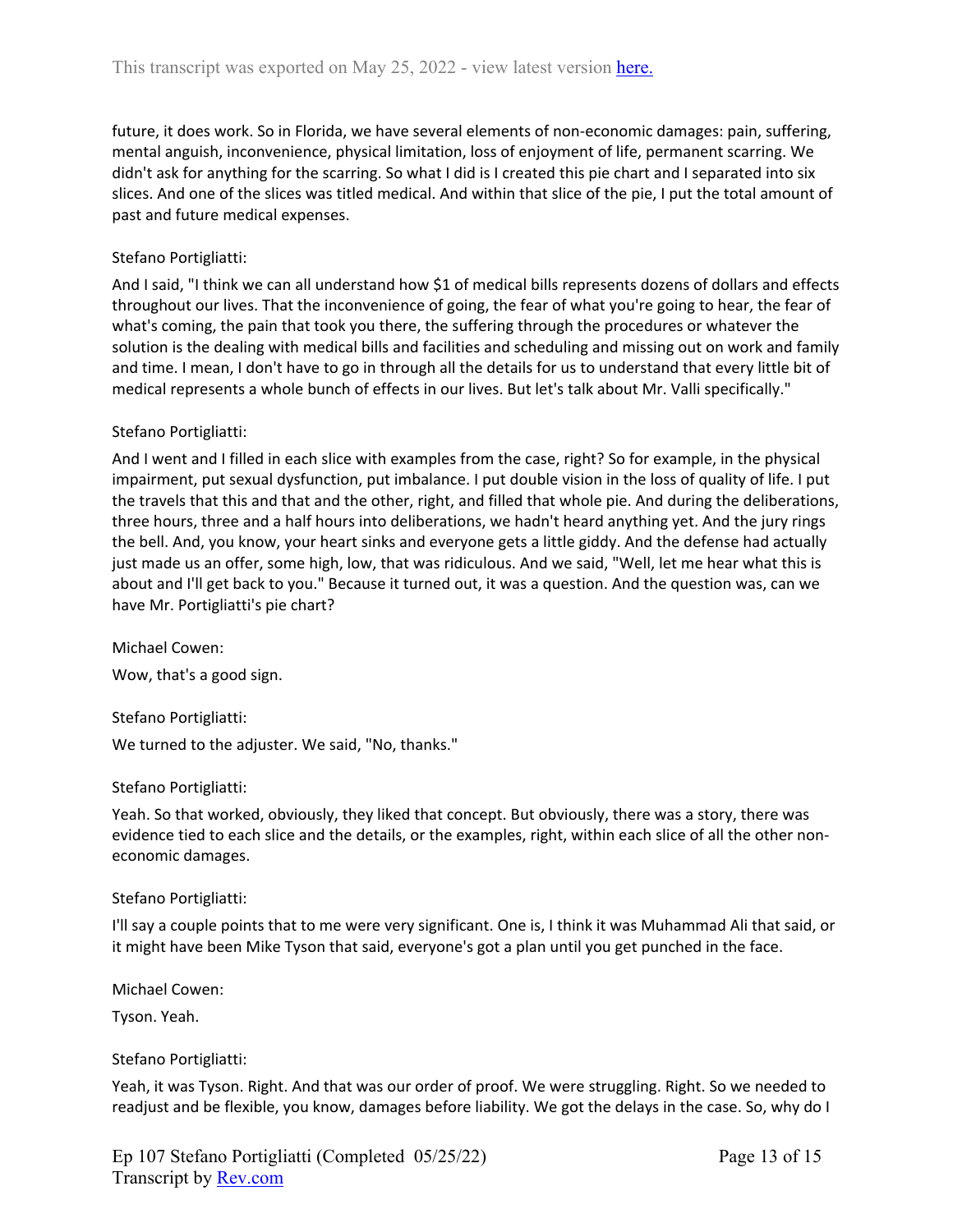bring that up? Because I mean, this is proof that you can only plan for so much if you don't have the actual evidence and the purpose for each witness and what you expect each juror to write down for each witness, right? Planned out, well, you could be in trouble. Because their order may change. Some of them may be tightened to a couple minutes. My client ended up being on the stand for almost a day and a half.

## Stefano Portigliatti:

So all of that just required a lot of flexibility. And if we had our choice, obviously we wouldn't have to be as flexible, but definitely it's something that I'm going to be more prepared for in the future. Another one is, I am so particular about credibility, right? I tell my clients, credibility is number one. I'd rather understate your claim and preserve credibility than overstate it by 1% because credibility's over the whole. So how we looked, how our table looked, how our witnesses looked, how our team worked together, how our documents came up, all reinforced credibility.

## Stefano Portigliatti:

For example, my opening statement was very understated. I tend to err on the side of argument, but I knew who my opposing counsel was. I knew that he was going to come out swinging, just trashing us from the get. So I took the completely opposite approach of understating our claim and being very mild, very factual, no judgment. This is what the evidence will show. This is how things happen. This is what was experienced by him. This is what the defense, you know, addressing the defense's very superficially not getting into it. Not trying to hit everything, just, concise. Until closing came and then closing was a different story. But so, I emphasize that concern for credibility. It's not just not lying. It's how you present yourself, how your team works together, how you respect the judge, how you respect the jurors' time, how prepared you are, how organized you are, consistency between the witnesses.

## Stefano Portigliatti:

I always made sure that there was a just ... I'm not talking about repeating the same thing, but some overlap in all of the witness' testimony, right. Where one sort of reinforced the other. Right. So especially with the before and after witnesses. And between flexibility and credibility, it kind of leaves you with this trusting the jury. It's not easy, but this is one where we really had to, because things came up last minute, there were points being made in closing argument that we like, "How can they be making that argument?" And like, "We just got to trust that they're seeing through it. And that at a personal level, they understand it as a group that will reinforce that understanding and come through." And gosh, they did.

## Michael Cowen:

Well. I want to tell you, I'm so proud of you know. I've watched, you come up through the ranks. I met you when you were a younger lawyer. You're still fairly young. I mean, you, small kids at home and stuff, but you definitely, seeing your incredible success and seeing the things you're doing make me so proud and so happy. I'm really looking forward to the next time I see you in person again. And congratulations. And I've learned a lot. I've taken a lot of notes. I know when I'm doing a good podcast, when I'm taking a lot of notes of what I want to do at my firm and what I want to change and what, you know. And so I've taken a lot of notes on this one and I hope listeners, I hope you guys have gotten a lot out of it too.

## Michael Cowen:

And I look forward to having you all next time on Trial Lawyer Nation.